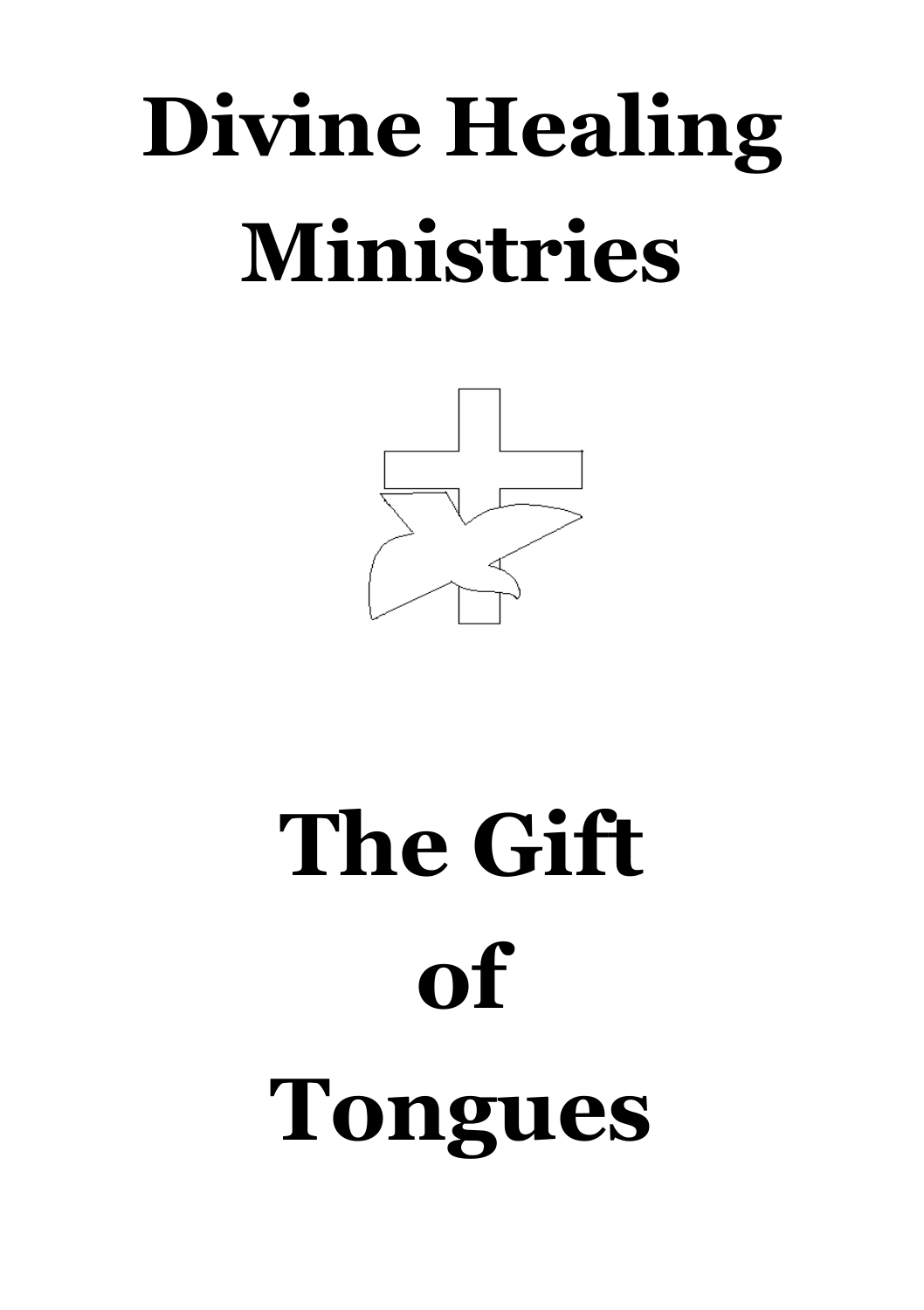## **By Rev Brother David Jardine**

I received the gift of tongues in August, 1988. It happened when I was staying at the Christian Renewal Centre in Rostrevor. On the Tuesday afternoon there was a healing service. I did not have anything physically wrong with me, but I received a prayer for the deepening of my spiritual life. That evening I knew that something had happened to me, and next day, quite naturally, I began to speak in tongues. That was many years ago, and today I am more grateful than ever for this wonderful gift.

Tongues may be used in public worship, in which case an interpretation should always be given, or the gift may be used privately. I have never spoken in tongues in public worship. For me the gift has always been used in private. In fact it is the only one of the gifts of the Spirit which is specifically for the edification of the believer.

The use of tongues allows me to pray for much longer periods than I was able to before, alternating between English and Tongues. If I am interceding often what I do is bring the petition before the Lord in English and then start to pray in tongues. As I do this I may keep a picture in my mind of the person or situation being prayed for.

This method allows me to pray for an hour to two hours without becoming bored or tired; in fact, praying in tongues can be physically refreshing. Certainly, if I have to preach three or possibly four times on a Sunday to pray in between sermons in tongues keeps me fresh, and indeed allows me to preach the fourth time with the same vigour as I showed in the first sermon.

I remember being at a Wholeness Through Christ School of Prayer and one of the leaders said that when he conducts a prayer school in England he is absolutely exhausted at the end of three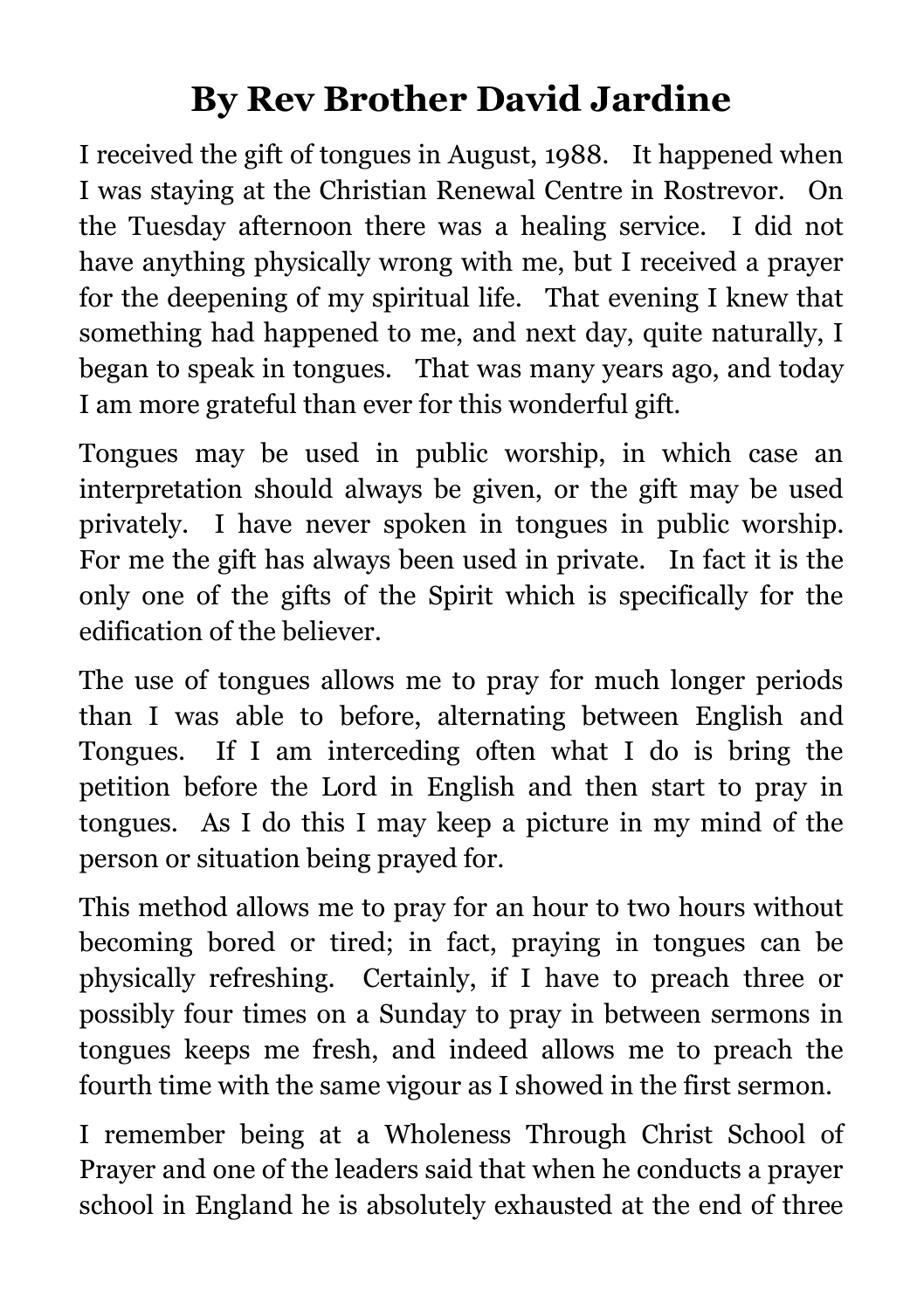gruelling days. He has a four hour drive to get home and he prays in tongues the whole way. By the time that he arrives he is completely refreshed.

This has also been my experience - that praying in tongues can be physically as well as mentally and spiritually uplifting. On one occasion when I had to write an article for a magazine I had an hour's drive home from a preaching engagement. I prayed in tongues the whole way. When I sat down to write the article words seemed to come to me very easily. The same has often happened when preaching.

If I have been able to pray in tongues for an hour before a sermon I seem to preach more fluently. The real explanation for this lies in the fact that the closer we are to God the better we do things and praying in tongues brings us closer to God. I have sometimes heard it said that your mind can be elsewhere when you are praying in tongues. This may be some people's experience, but I don't like my mind to wander too far from Jesus. So I keep interspersing prayer in tongues with prayer in English.

St Paul encouraged us in the sixth chapter of Ephesians to pray in the spirit at all times, to pray without ceasing. Tongues does enable us to do this. For instance I love to pray in the car. Even if I have a religious CD playing I will still be praying in tongues at the same time. If I am writing an article and I get stuck, or the right words are not coming or I don't know what line of thought to continue I sometimes put down the pen and pray in tongues for a few minutes. Often this is enough to show me the way ahead.

I recently heard a preacher say that, although he had no biblical evidence to back it up, he felt that those people who are being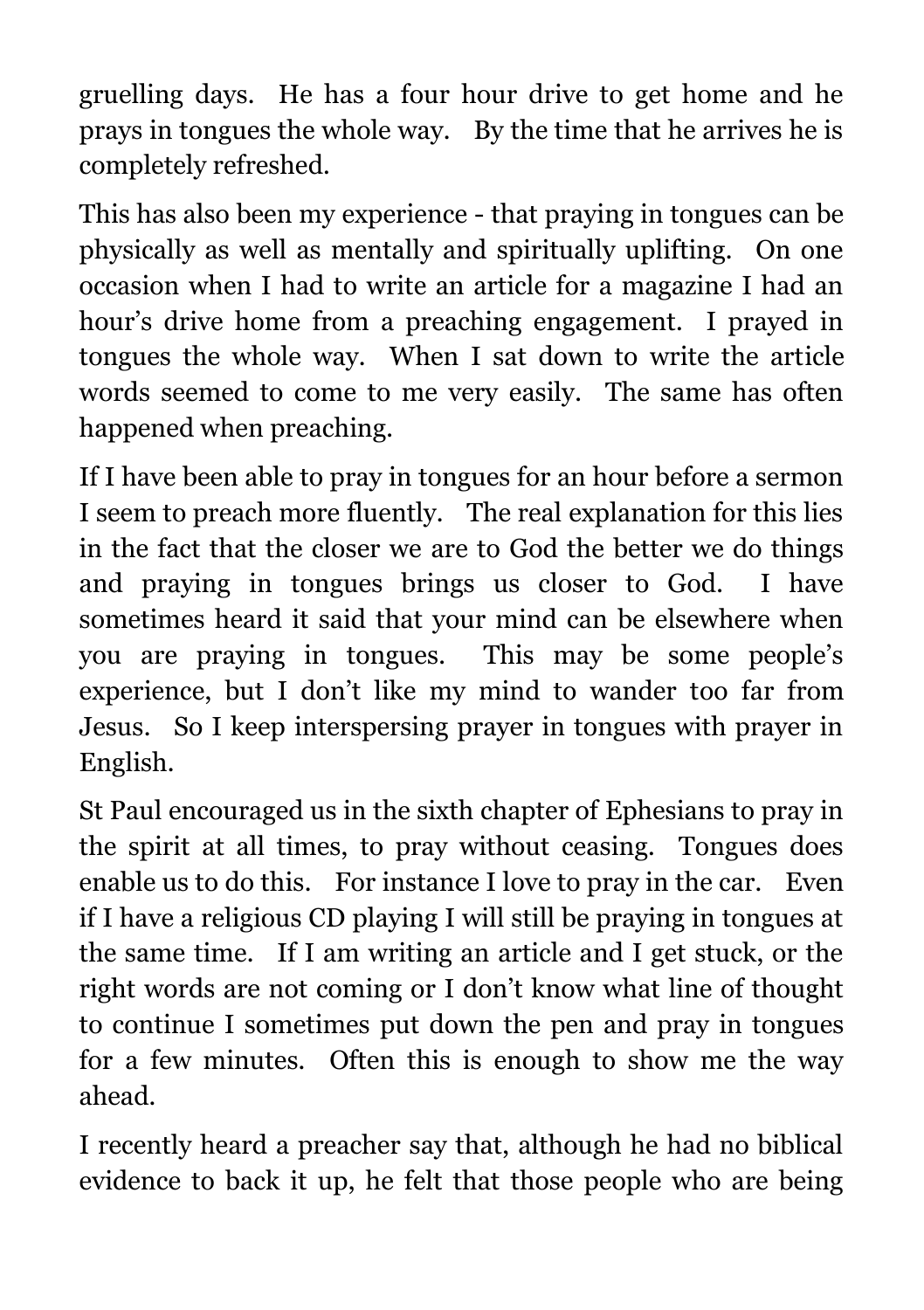used powerfully by God spend a great deal of time each day praying in tongues. It is not a cure-all; it is certainly not a substitute for a full commitment of our lives to God, but it is a very powerful gift. In fact at the beginning of the fourteenth chapter of the first letter to the Corinthians, it is one of the gifts that Paul encourages us to seek